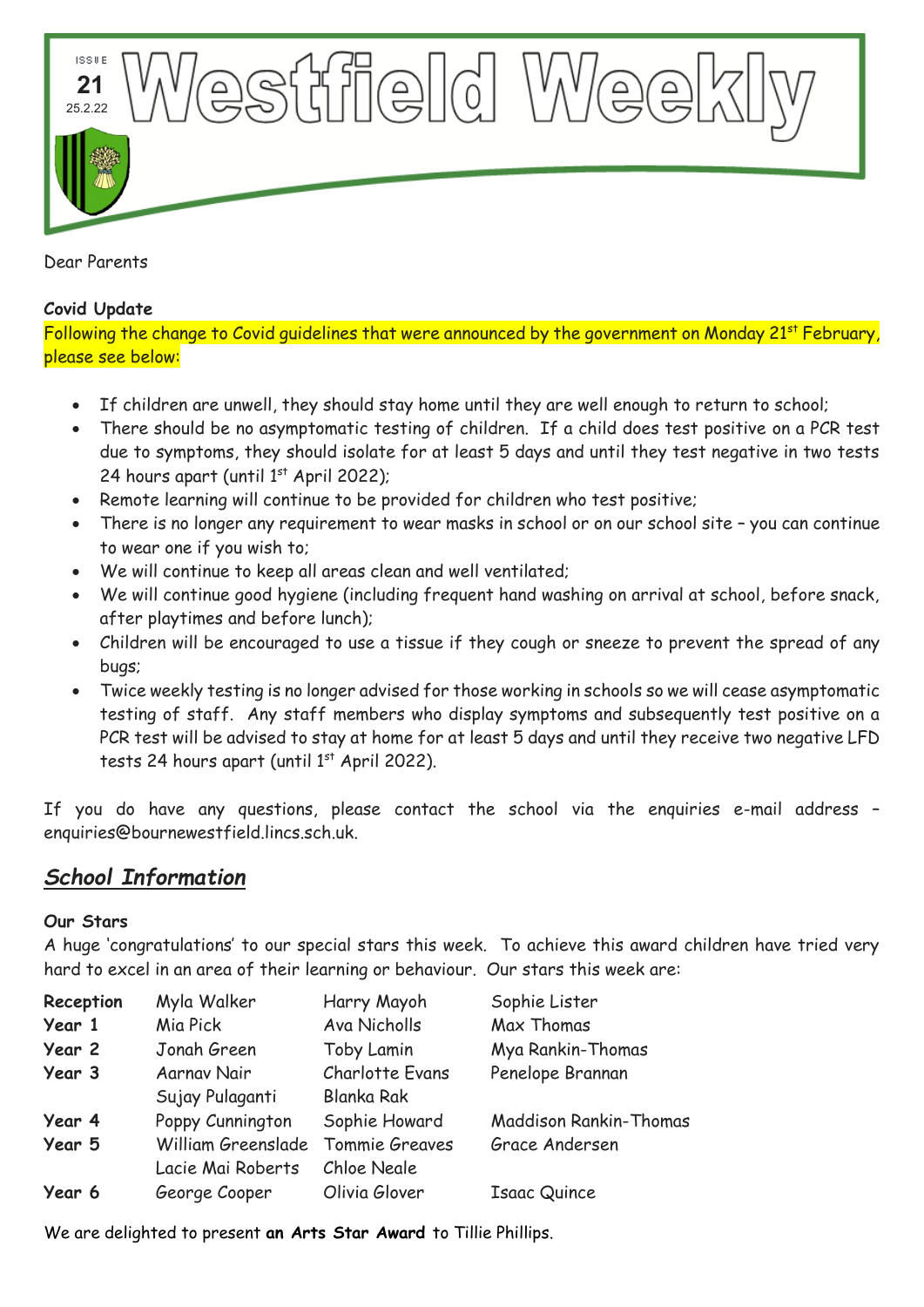#### **Attendance**

Congratulations to the following classes who were winners for the week commencing  $7<sup>th</sup>$  February.

| Gold Trophy    | Mrs Arnold's Class (96.67%)                                                |
|----------------|----------------------------------------------------------------------------|
| Silver Trophy  | Mr Collingwood's Class (96.26%)                                            |
| Attendance Ted | Mrs Pardoe's Class (97.33%)<br>Mrs Scotney & Mrs Woodcock's Class (97.30%) |

## **Year 5 – Radio Shows**

In Year 5, the children have been fortunate to have weekly sessions with Paradigm Arts, learning to become journalists and how the same skills can be applied to different media. This project is based around their topic of space which has really inspired many of them and it has been wonderful to see the pupils going above and beyond their learning by carrying out further research at home and producing some extra work to share. The classes all produced a radio show before half term which will be broadcast on Siren FM [\(https://www.sirenonline.co.uk\)](https://www.sirenonline.co.uk/) on the following dates at 2pm:

5M - Monday 28<sup>th</sup> February

5L - Wednesday 2<sup>nd</sup> March

5D - Thursday 3rd March

Tune in on those days to find out more.

### **Year 5 – Cultural Ambassadors Report by Samaira and Evelyn (Y5L): Paradigm Arts**

Year 5 have been working with a company called Paradigm Arts to learn how to become young journalists. Three people are helping with this. They are called Sam, Rob and Hayley (who are all journalists and all prepare young adults when going into the BBC etc).

They are all passionate about storytelling and have travelled around the world developing their skills, which they want to share with young people and hopefully inspire them. They want to encourage children to unlock their journalism potential.

Year 5 began this brilliant adventure in January and are going to (expectantly) be journalists by the end of March.

Year 5s work will be put online onto YJA (Young Journalist Academy) platforms for the world to see. They will also be professionally broadcasting their work on Siren Radio too. You will be able to see some of their wonderful work on the YJA website and it will all be on our school tab.

Sam said, "Working with Year 5 is an absolute pleasure. They are very characterful, bright and are, themselves, inspiring to me." We asked some children how they felt about it and a pupil said, "I enjoy it a lot because we are kind of learning something different that we wouldn't learn at school. I think that they have inspired us, me especially."

This amazing opportunity has been given to Year 5 to share their brilliant topic about 'Space' and by the end of this learning roller-coaster, they will have produced an interactive magazine online about the beauty and wonder of the Universe.

#### **Year 2 Parent Assemblies**

As you will know, from the calendar of events, Year 2 are due to welcome you to their class showcase assemblies in the week commencing 14<sup>th</sup> March. We would ask that a maximum of 2 people attend per child. The assemblies will be approximately 20 minutes and are an opportunity for children to share the work they have been doing this year. For all assemblies, we would ask that parents enter the school via the middle infant door only – at the front of the school – the door will be opened at 2:20pm each day. Assemblies will be held as follows:

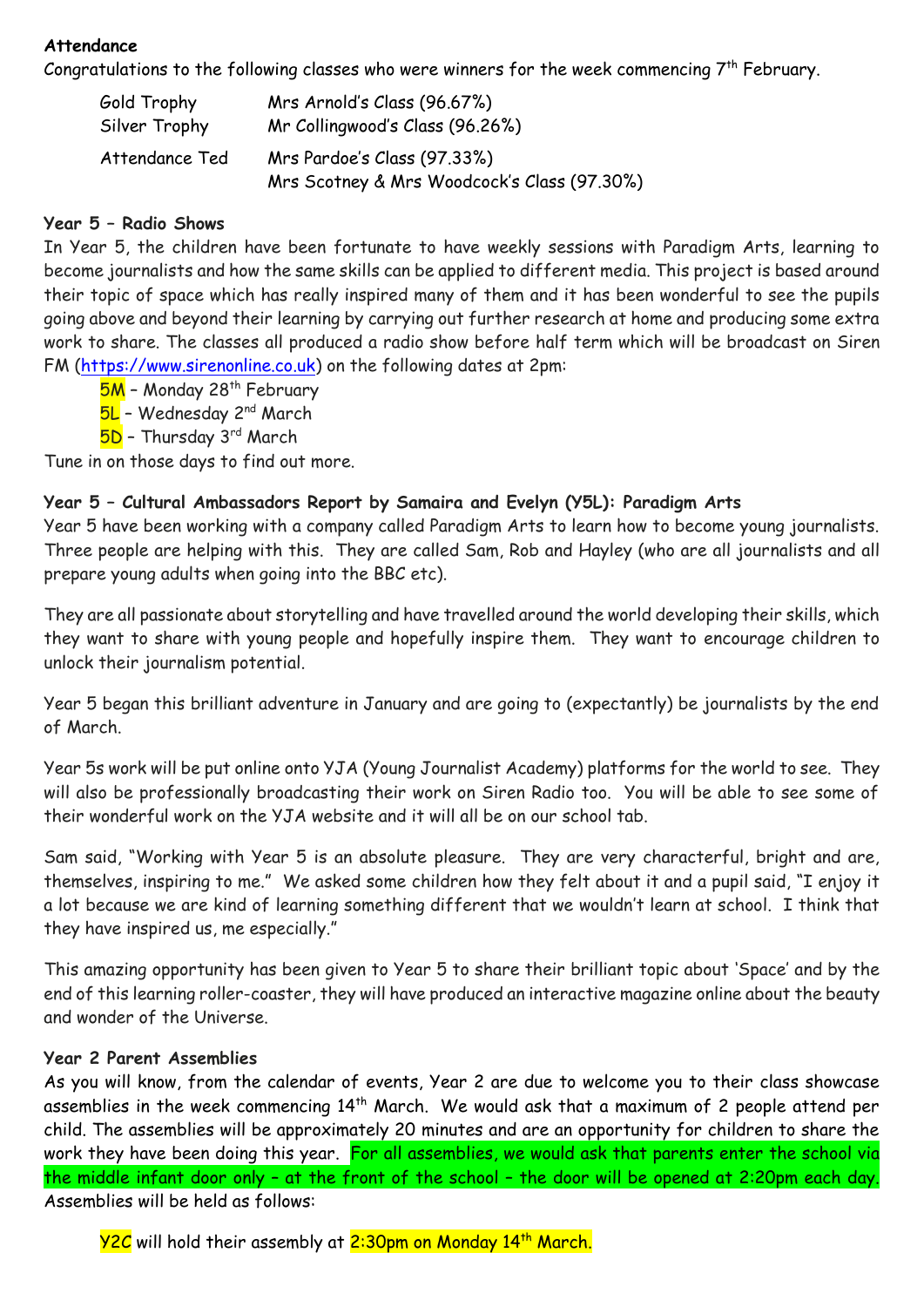Y2P will hold their assembly at 2:30pm on Tuesday 15<sup>th</sup> March.

<mark>Y2H</mark> will hold their assembly at <mark>2.30pm on Thursday 17<sup>th</sup> March.</mark>

We are very much looking forward to welcoming you for these special events.

## **Bourne Light Night**

The Different Light Collective is delighted to be working with SKDC and Bourne Town Council to present a Light Night event on **Saturday 19th March 2022** in and around North Street in Bourne from 6pm to 9pm.

Installations will include the Marvellous Mechanical Musical Machine, interactive Digital Graffiti, the Shadow Stage, lots of up lighting and projections and a special illuminated installation made by local school children and artist Helen Graham. Plus we are thrilled to be welcoming the always brilliant Illumaphonium. You can get involved too and have your own artwork displayed as part of one of the projections! To do this, download the butterfly template below, print it off (or pick one up from a number of shops and cafes around North St) and design it however you want to, and return it to the Town Council offices by 13<sup>th</sup> March and your butterfly will be included in one of our films. You can also scan and email them to [jo.dobbs@southkesteven.gov.uk](mailto:jo.dobbs@southkesteven.gov.uk)

There will be a chance to colour your own butterfly the week before the Light Night at the **Bourne Corn Exchange on 12th March from 10am to 3pm**. There will also be crafts to take part in, which will feature in the 'Bourne in Lights' event. Drop in for some creative fun! Download the butterfly template here <http://different-light.co.uk/bourne-in-lights-2022/>

## **World Book Day – Thursday 3rd March**

A reminder that World Book Day is next Thursday. This year's theme is spring time and poetry. Children are invited to dress up on the day as a book character or wear something yellow for spring. We look forward to seeing them in their costumes and sharing their performance poetry with you. Children in Year 2 and Year 3 who have PE on this day can either wear their own sports kit instead of school PE kit or they can come in their World Book Day costume and bring their PE kit with them.

#### **Scholastic Book Fair**

Our Scholastic Book Fair is being delivered next week and will run after school on 4<sup>th</sup>, 7<sup>th</sup>, 8<sup>th</sup> and 9<sup>th</sup> **March** from 3:10pm to 3:40pm in the infant hall. All children will be given a £1 World Book Day that can be used as part payment towards any book purchased at the Book Fair but not against the purchase of posters and stationery. Please note that we are only able to take payment by cash.

#### **Class Photographs**

The school photographer will be visiting on Monday 14<sup>th</sup> March to take class photographs. If your child was absent for the individual photographs (**not sibling groups**) in the Autumn term, please let Mrs Clark know at the school office and she will arrange for their individual photograph to be taken while the photographer is here.

#### **Oracy Challenge: I Went to the Shops…**

This is a great game to challenge your children's listening and memory skills. Start off the shopping list by saying "I went to the shops today and bought…" The next person continues by saying the previous item and adding their own item! Continue around all of the players. To give it structure, use the alphabet and adding items to the list. For more challenge, use random items or why not make the items topic specific, such as items you'll find only in the rainforest?